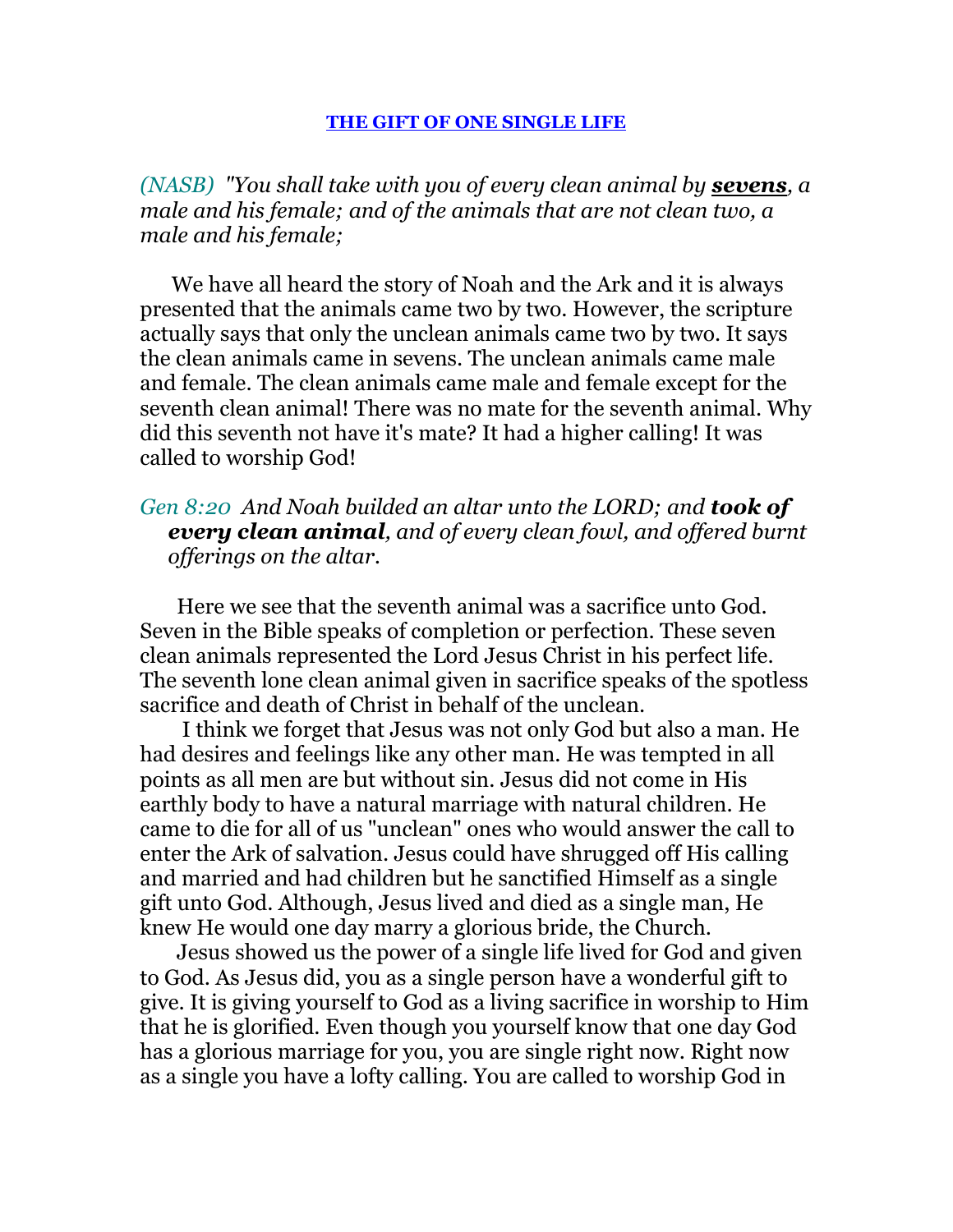undistracted devotion. You have the high calling of a worshipper before God.

## *1Co 7:32 But I would have you without carefulness. He that is unmarried careth for the things that belong to the Lord, how he may please the Lord:*

## *1Co 7:35 And this I speak for your own profit; not that I may cast a snare upon you, but for that which is comely, and that ye may attend upon the Lord without distraction.*

 Many look at their single state as something to be delivered from. The Lord wants to you to profit during your period of singleness. You can only profit from the Lord as you attend upon the Lord. Don't let people, things, or even your own flesh get in the way of your devotion to God. God has a great plan for you. He has promised to give you the desires of your heart. (Ps. 37:4)

 God wants to bless you more than you desired to be blessed, however, he wants your devotion most of all. This is where you truly profit the most and puts you in a place that he can bless you and that blessing not hurt you but truly profits you. Isaac in the Old Testament is an example of this. Isaac did not search out a bride for himself. The servant of his Father did the searching for his bride. What did Isaac do instead of anxiously searching and looking for his bride?

## *Gen 24:63 Isaac went out to meditate in the field toward evening; and he lifted up his eyes and looked, and behold, camels were coming.*

- *Gen 24:64 Rebekah lifted up her eyes, and when she saw Isaac she dismounted from the camel.*
- *Gen 24:65 She said to the servant, "Who is that man walking in the field to meet us?" And the servant said, "He is my master." Then she took her veil and covered herself.*
- Isaac's attention was not on the horizon looking for his wife, his eyes were upon his God. He meditated on the Lord. As he was devoting himself to God, he happened to look up and saw the camels coming with his bride. Guys, you camels are coming, but keep focused upon God and being satisfied in him! Ladies, you are on a